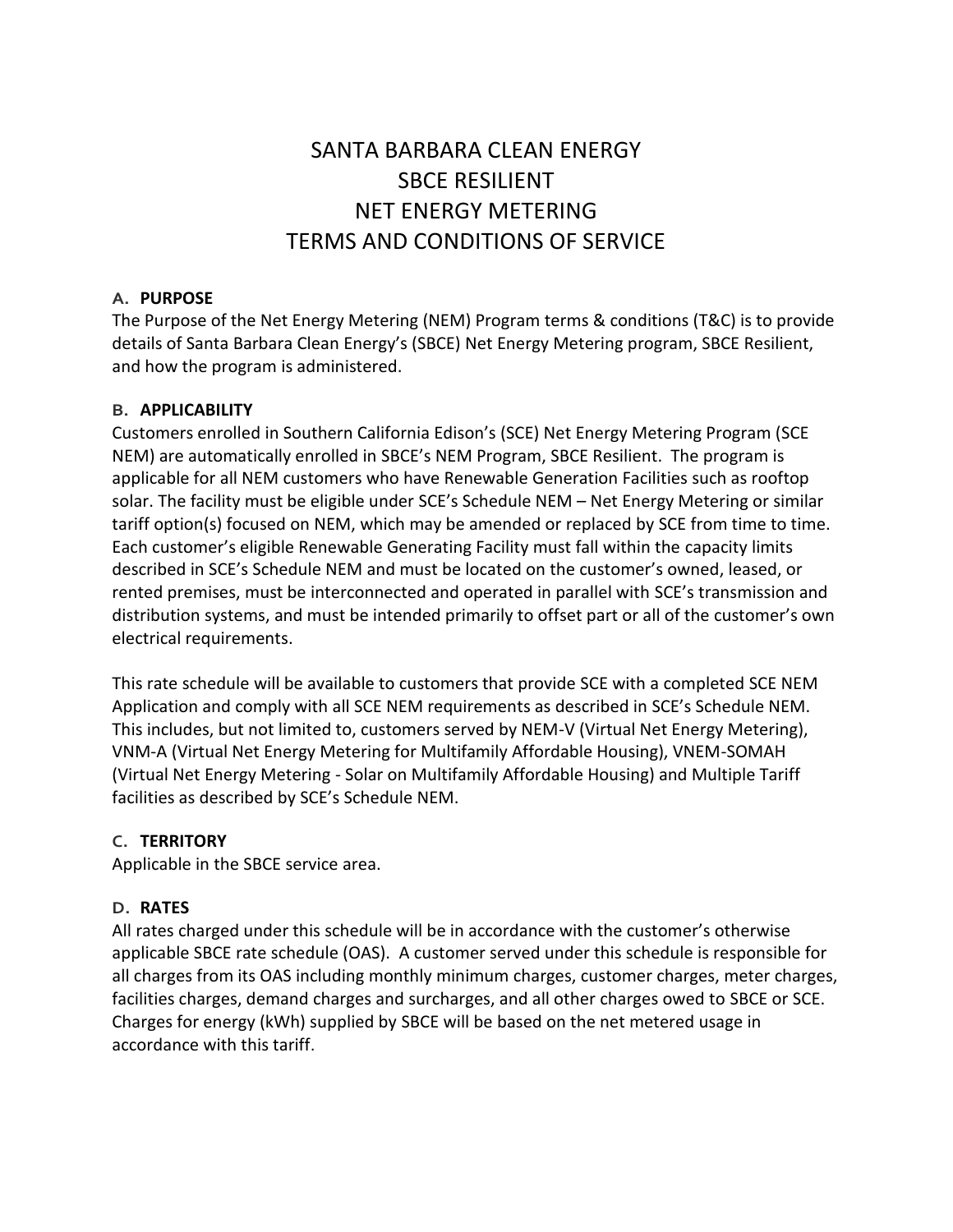#### **E. BILLING**

- 1. Customers usage is tracked over a 12-month relevant period.
- 2. Each month, credits are calculated based on the customers system generation times the rate in effect the system generated the energy.
- 3. Each month, charges are calculate based on the customers energy usage times the rate in effect the customer used the energy.
- 4. System generated credits are used of offset charges. If there is a charge due, the charge will be billed to the customers. If there is a credit balance, the credit will roll forward to apply to future charges.
- 5. SBCE True-Up, Net Surplus Compensation & Cash-Out Processes.
	- a. *True-Up.* If a customer has a credit balance, the account will be reviewed to determine if a charge was incurred during the 12-month relevant period. If a charge was incurred, the customer will receive a credit for the amount of the charge, up to the credit balance in the account. All NEM accounts will be reset to zero kWh upon True-up.
	- b. *Net Surplus Compensation*. At the end of each NEM customer's 12-month relevant period, SBCE will determine whether or not each customer has produced net surplus energy, as measured in kWh, over the most recent 12 billing cycles. If a customer has produced net surplus NEM energy, as measured in kWh, then SBCE shall calculate such customer a Net Surplus Compensation (NSC) amount equal to the SBCE NSC Rate per kWh, as defined in the SBCE Rate Schedule, multiplied by the quantity of net surplus NEM energy produced by the customer during the True-Up Period.
	- c. *Cash-Out*. At the end of each customer's relevant period, any current customer with a NSC Payment equal to or greater than \$100, as determined during the applicable True-Up process, will be sent a direct payment by check. NSC payments less than \$100 will be rolled over into the next relevant period and used to offset future charges.

### **F. ACCOUNT CLOSURES**

Customers who close their electric account through SCE or move outside of the SBCE service area prior to the end of their relevant period and have produced net surplus NEM energy, as measured in kWh, resulting in a credit balance in excess of currently applicable SBCE charges, shall receive a direct payment equal to the rate per kWh, as defined in the SBCE Rate Schedule, multiplied by the net surplus NEM energy.